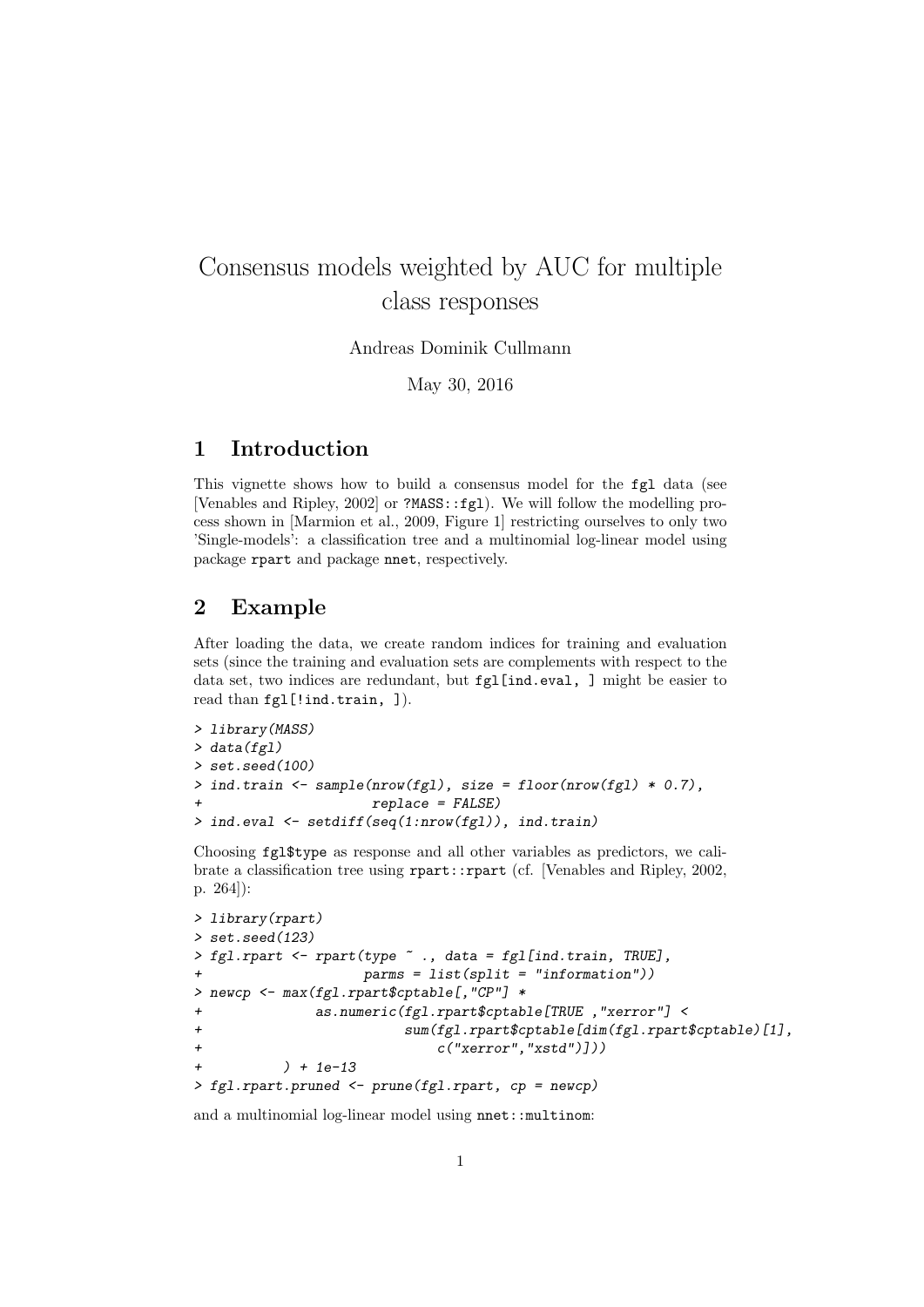```
> library(nnet)
> fgl.multinom <- multinom(type ~ ., data = fgl[ind.train, TRUE],
                           trace = FALSE)
```
We can now assess the model accuracy using either a confusion matrix of the classified predictions

```
> library(mda)
> confusion(predict(fgl.rpart.pruned, newdata = fgl[ind.eval, TRUE],
+ type = "class"),
+ fgl[ind.eval, "type"])
      true
predicted WinF WinNF Veh Con Tabl Head
  WinF 25 6 3 0 0 1<br>WinNF 3 10 0 5 2 0
  WinNF 3 10 0 5 2 0
  Veh 0 0 0 0 0 0
  Con 0 0 0 0 0 0
  Tabl 0 0 0 0 0 0
  Head 0 0 0 0 3 7
> confusion(predict(fgl.multinom, newdata = fgl[ind.eval, TRUE],
+ type = "class"),
+ fgl[ind.eval, "type"])
      true
predicted WinF WinNF Veh Con Tabl Head
   WinF 20 3 1 0 0 0
  WinNF 7 11 0 4 0 0
  Veh 1 0 2 0 0 0
  Con 0 0 0 1 0 0
   Tabl 0 1 0 0 2 1
  Head 0 1 0 0 3 7
or a multiple class version of AUC using the raw predictions:
> library(HandTill2001)
> auc(multcap(response = fgl[ind.eval, "type"],
+ predicted = predict(fgl.rpart.pruned,
+ newdata = fgl[ind.eval, TRUE])))
[1] 0.8401488
> auc(multcap(response = fgl[ind.eval, "type"],
+ predicted = predict(fgl.multinom,
+ newdata = fgl[ind.eval, TRUE],
+ type = "probs")))
[1] 0.8299983
```
To enhance predictive performance, we decide to use both models to build a consenus model. Furthermore, we want to use the 'weighted average' consensus method given by [Marmion et al., 2009, Eqn 1], which uses the pre-evaluated AUC of the models as weights. So we split the training set into two complementary subsets: 'inner training' and 'inner evaluation'.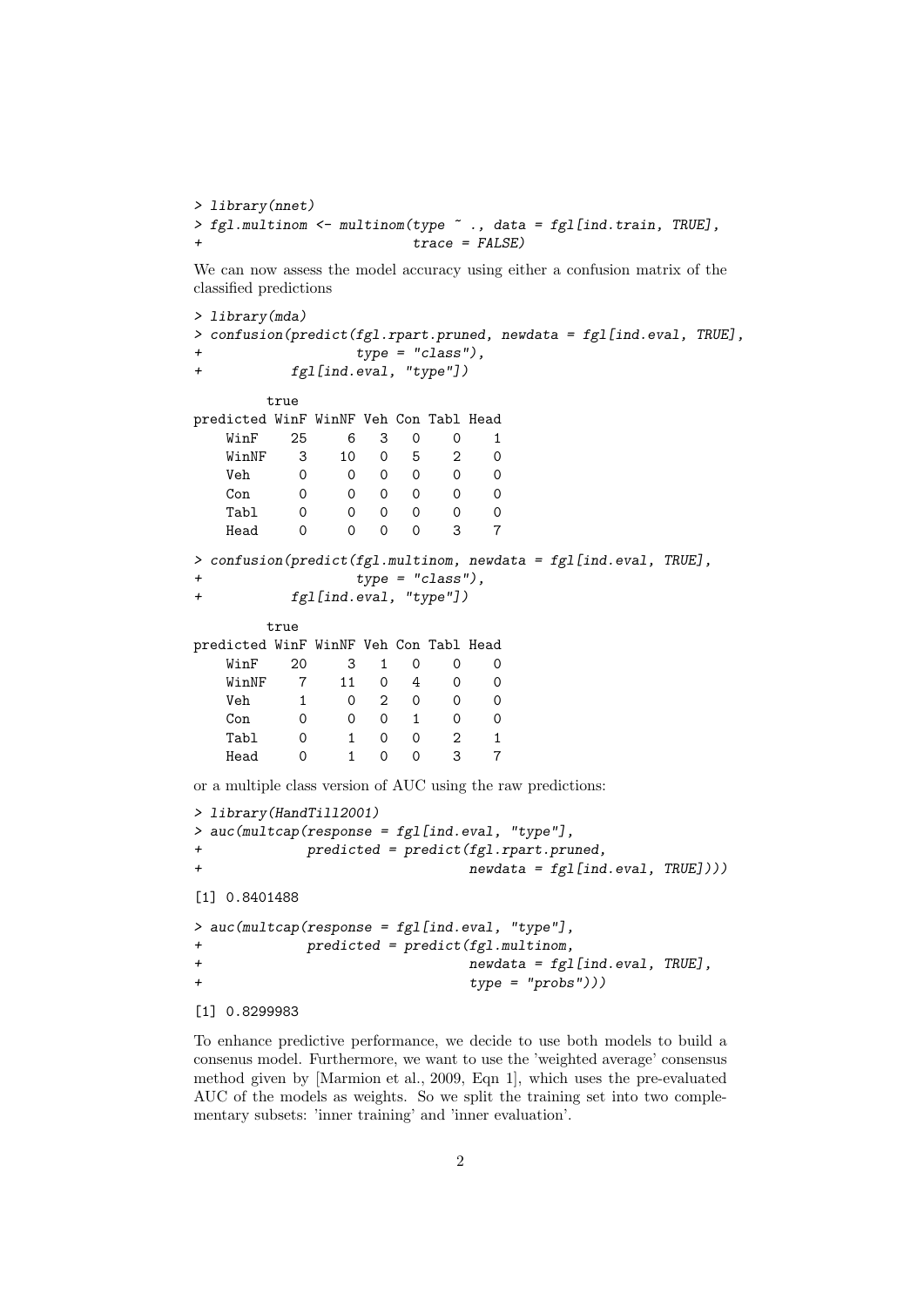```
> set.seed(100)
> ind.inner.train <- sample(ind.train,
                            size = floor(length(int.train) * 0.7),
                            replace = FALSE)> ind.inner.eval <- setdiff(ind.train, ind.inner.train)
```
We then refit our two models to the 'inner training' data:

```
> wa.fgl.multinom \leq multinom(fgl.multinom, data = fgl[ind.inner.train, ],
                         trace = FALSE)> wa.fgl.rpart <- rpart(type ~ ., data = fgl[ind.inner.train, ],
                    params = list(split = "information")+ )
> newcp <- max(wa.fgl.rpart$cptable[,"CP"] *
            as.numeric(wa.fgl.rpart$cptable[TRUE , "xerror"] <
+ sum(wa.fgl.rpart$cptable[dim(wa.fgl.rpart$cptable)[1],
+ c("xerror","xstd")]))
+ ) + 1e-13
> wa.fgl.rpart.pruned <- prune(wa.fgl.rpart, cp = newcp)
```
and calculate pre-evaluation AUC (which we save in a list) using the 'inner evaluation' data and the refitted models:

```
> li \leftarrow list()> li$rpart$auc <- auc(multcap(response = fgl[ind.inner.eval, "type"],
                predicted = predict(wa.fgl.rpart.pruned,newdata = fg1[ind.inner.eval,+ TRUE]
+ )))
> li$mllm$auc <- auc(multcap(response = fgl[ind.inner.eval, "type"],
+ predicted = predict(wa.fgl.multinom,
+ newdata = fgl[ind.inner.eval,
+ TRUE],
+ type = "probs")))
```
We add the predictions using the models (the 'original' or 'Single' ones, not the refitted) for the evaluation set

```
> li$rpart$predictions <- predict(fgl.rpart.pruned,
                                  newdata = fg1[ind.eval, TRUE])> li$mllm$predictions <- predict(fgl.multinom,
                                 newdata = fg1[ind.eval, TRUE],
                                 type = "probs")
```
and obtain the consensus predictions as ([Marmion et al., 2009, Eqn 1])

```
> predicted <- Reduce('+', lapply(li, function(x)
                                  + x$auc * x$predictions)
+ ) / Reduce('+', sapply(li,"[", "auc"))
```
which perform (slightly) better than the predictions using the 'single models':

```
> auc(multcap(response = fgl[ind.eval, "type"],
              predicted = predicted))
```